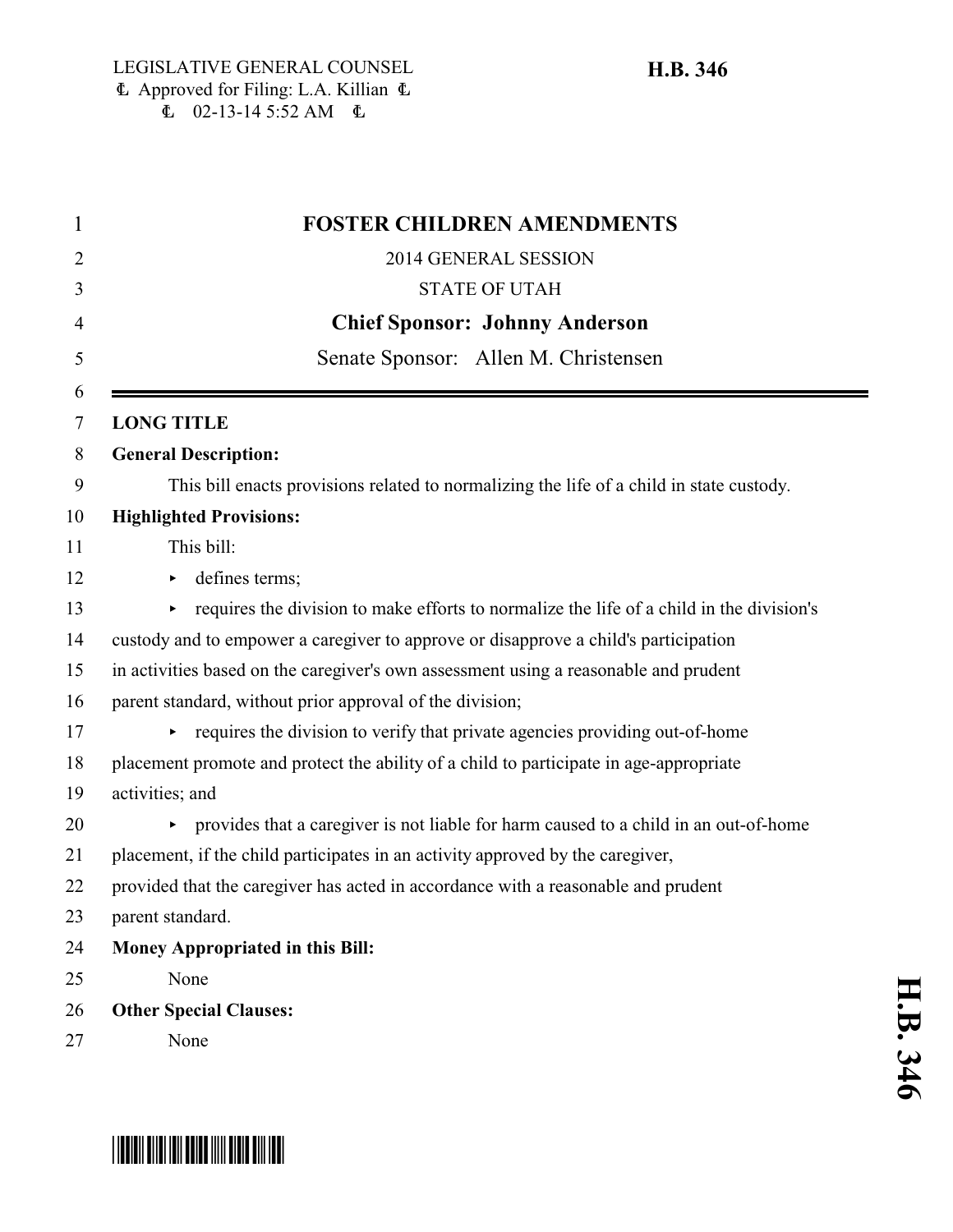<span id="page-1-1"></span><span id="page-1-0"></span>

| <b>Utah Code Sections Affected:</b>                                                             |
|-------------------------------------------------------------------------------------------------|
| <b>ENACTS:</b>                                                                                  |
| 62A-4a-210, Utah Code Annotated 1953                                                            |
| 62A-4a-211, Utah Code Annotated 1953                                                            |
| 62A-4a-212, Utah Code Annotated 1953                                                            |
| Be it enacted by the Legislature of the state of Utah:                                          |
| Section 1. Section 62A-4a-210 is enacted to read:                                               |
| 62A-4a-210. Definitions.                                                                        |
| As used in this part:                                                                           |
| (1) "Activity" means an extracurricular, enrichment, or social activity.                        |
| (2) "Age-appropriate" means a type of activity that is generally accepted as suitable for       |
| a child of the same age or level of maturity, based on the development of cognitive, emotional, |
| physical, and behavioral capacity that is typical for the child's age or age group.             |
| (3) "Caregiver" means a person with whom a child is placed in an out-of-home                    |
| placement.                                                                                      |
| "Division" means the Division of Child and Family Services.<br>(4)                              |
| (5) "Out-of-home placement" means the placement of a child in the division's custody            |
| outside of the child's home, including placement in a foster home, a residential treatment      |
| program, proctor care, or with kin.                                                             |
| (6) "Reasonable and prudent parent standard" means the standard characterized by                |
| careful and sensible parental decisions to maintain a child's health, safety, and best interest |
| while at the same time encouraging the child's emotional and developmental growth.              |
| Section 2. Section 62A-4a-211 is enacted to read:                                               |
| 62A-4a-211. Division responsibilities -- Normalizing lives of children.                         |
| (1) A child who comes into care under this chapter is entitled to participate in                |
| age-appropriate activities for the child's emotional well-being and development of valuable     |
| life-coping skills.                                                                             |
| (2) The division shall make efforts to normalize the lives of children in the division's        |
| custody and to empower a caregiver to approve or disapprove a child's participation in          |
| activities based on the caregiver's own assessment using a reasonable and prudent parent        |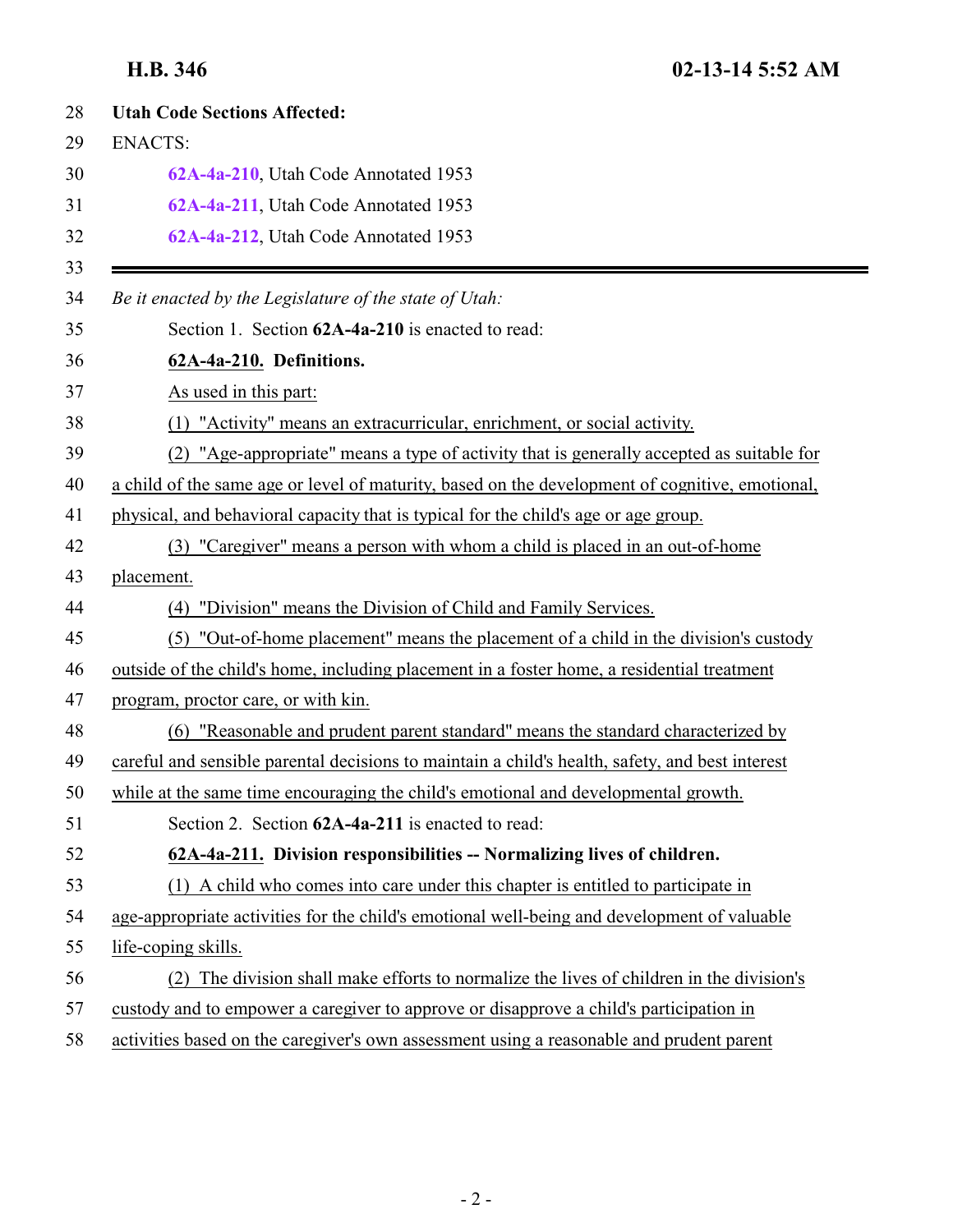## <span id="page-2-0"></span>**02-13-14 5:52 AM H.B. 346**

| 59 | standard, without prior approval of the division.                                                 |
|----|---------------------------------------------------------------------------------------------------|
| 60 | The division shall allow a caregiver to make important decisions, similar to the<br>(3)           |
| 61 | decisions that a parent is entitled to make, regarding the child's participation in activities.   |
| 62 | Section 3. Section 62A-4a-212 is enacted to read:                                                 |
| 63 | 62A-4a-212. Requirements for decision making -- Rulemaking authority.                             |
| 64 | (1) (a) A caregiver shall use a reasonable and prudent parent standard in determining             |
| 65 | whether to permit a child to participate in an activity.                                          |
| 66 | (b) A caregiver shall consider:                                                                   |
| 67 | the child's age, maturity, and developmental level to maintain the overall health and<br>(i)      |
| 68 | safety of the child;                                                                              |
| 69 | (ii) potential risk factors and the appropriateness of the activity;                              |
| 70 | the best interest of the child based on the caregiver's knowledge of the child;<br>(iii)          |
| 71 | the importance of encouraging the child's emotional and developmental growth;<br>(iv)             |
| 72 | the importance of providing the child with the most family-like living experience<br>(v)          |
| 73 | possible; and                                                                                     |
| 74 | (vi) the behavioral history of the child and the child's ability to safely participate in the     |
| 75 | proposed activity.                                                                                |
| 76 | (c) The division shall verify that private agencies providing out-of-home placement:              |
| 77 | promote and protect the ability of a child to participate in age-appropriate activities;<br>(i)   |
| 78 | and                                                                                               |
| 79 | implement policies consistent with this section.<br>(i)                                           |
| 80 | (d) (i) A caregiver is not liable for harm caused to a child in an out-of-home placement          |
| 81 | if the child participates in an activity approved by the caregiver, when the caregiver has acted  |
| 82 | in accordance with a reasonable and prudent parent standard.                                      |
| 83 | (ii) This section does not remove or limit any existing liability protection afforded by          |
| 84 | statute.                                                                                          |
| 85 | In accordance with Title 63G, Chapter 3, Utah Administrative Rulemaking Act, the                  |
| 86 | division shall adopt rules establishing the procedures for verifying that private agencies comply |
| 87 | with and promote this part.                                                                       |